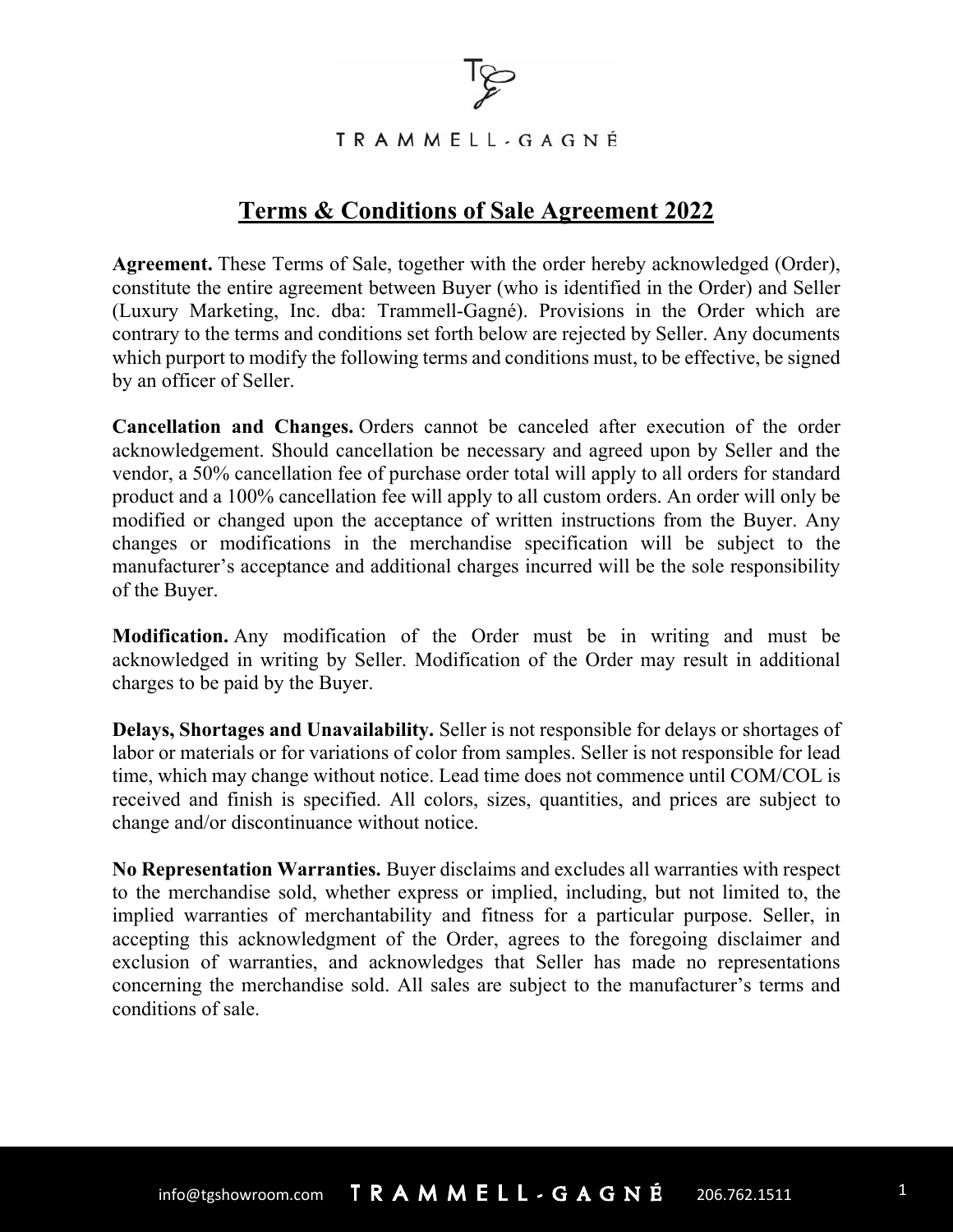## TRAMMELL-GAGNÉ

**Payment.** Payment is due upon Buyer's receipt of a final invoice. In the event of a default in payment, Buyer shall be liable for all collection costs incurred by Seller, including, but not limited to, attorneys fees, collection agency fees and related disbursements. In the event payment is not made when due, Buyer shall pay a service charge on past due amounts of 1

 $\frac{1}{2}$  percent per month or the maximum percentage rate permitted by law. If payment is not made within 90 days of date when due, Seller shall have the right, but not the obligation, to cancel the Order and retain the merchandise sold and deposit paid as liquidated damages.

**Delivery/Shipping.** All sales are F.O.B. the manufacturer's pick-up facility. Shipment is at Buyer's expense and risk. Buyer waives, as against Seller, all claims for damage to the merchandise sold.

**Claims.** All claims with respect to damaged merchandise shall be made in writing to the shipper immediately upon discovery. Claims for damage to merchandise do not relieve or defer the obligation of Buyer to pay for the merchandise sold according to the terms of this agreement. All freight claims are the responsibility of the Buyer.

**Exclusive Remedy.** Buyer's exclusive remedy against Seller arising out of any breach of this agreement is limited to the repair or replacement of the merchandise sold, or, alternatively, at Seller's election, a refund of the purchase price of such merchandise. Seller shall not be liable to Buyer for any direct, indirect, incidental, special, consequential, or punitive damages resulting from the breach of this agreement. If the Buyer believes this agreement to be breached the Buyer must contact the registered agent of the company immediately and allow 30 days to provide a solution.

**Indemnity.** Buyer shall indemnify and hold Seller harmless against all losses, including but not limited to, property damage, loss of profits or revenues, loss of use of property, personal or bodily injury or death, in any way arising from or related to the merchandise sold. Buyer's indemnification obligation applies whether Buyer was negligent, whether Seller was negligent, whether any third party was negligent or whether Buyer, Seller or any third party were negligent in combination.

**Arbitration.** All disputes between Buyer and Seller shall be determined exclusively by binding arbitration in Seattle, Washington under the rules of the American Arbitration Association applicable to such disputes.